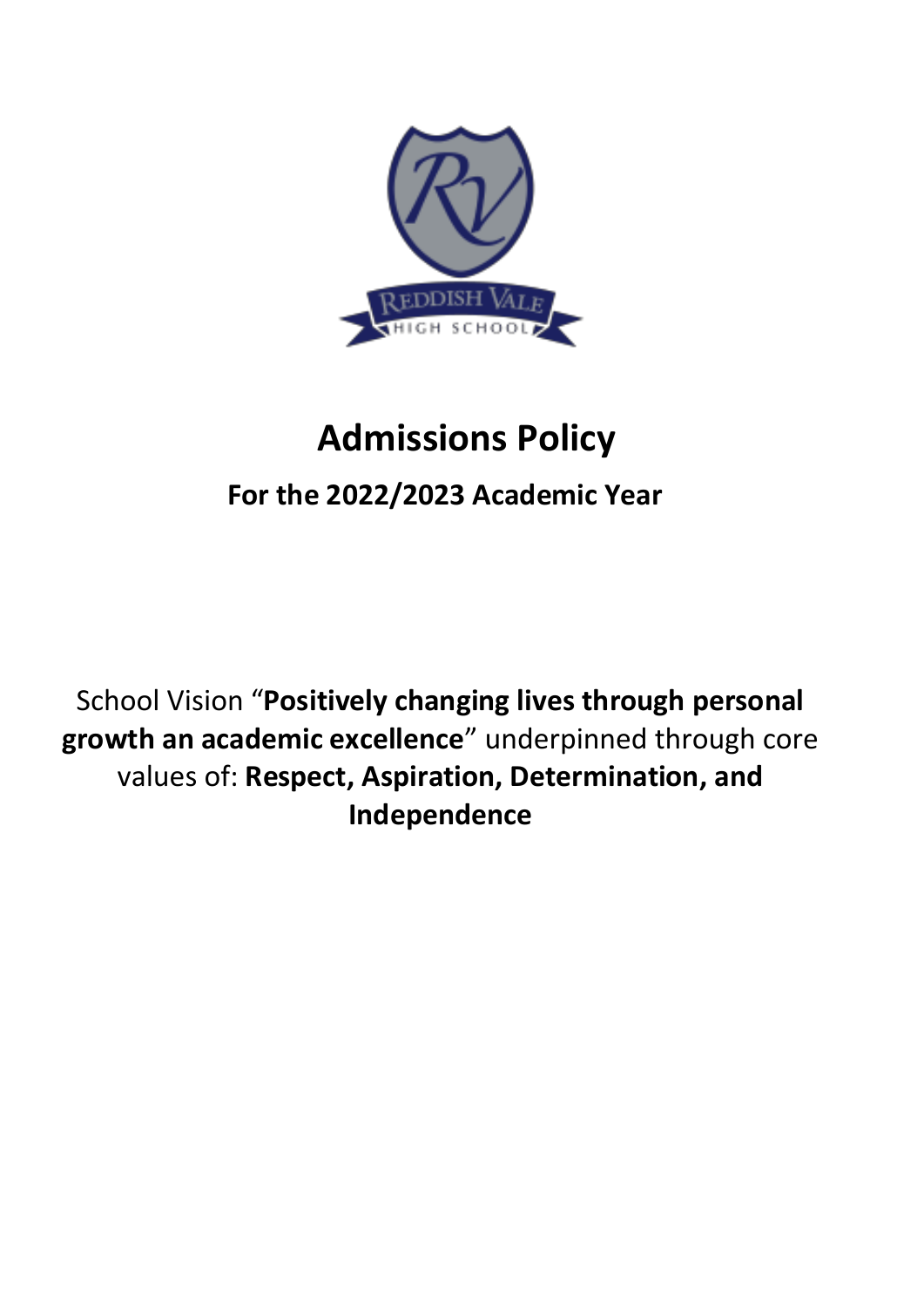Reddish Vale High School is an 11-16 Academy forming part of The South Manchester Learning Trust (MAT). The school's Governing Body is the Admissions Authority and is responsible for taking decisions on applications for admissions. For the school year commencing **September 2022** the Governing Body and Local Authority has set its planned admissions number at 270.

Admission to the school will be made by the Governing Body in accordance with the stated parental preferences it receives and subject to the following set of criteria which will be used to form a priority order if there are more applications for admission than the school has places available.

#### **Proposed Admission Arrangements 2022**

This policy is split into the following sections:

- A. Priority catchment area and oversubscription criteria for years 7-11
- B. Admission to Year 7 September 2022
- C. In-Year Admissions between September 2022 August 2023
- D. Independent Appeals Panel
- E. Governing Body Terms of Reference in relation to Admissions

### **SECTION A: Priority catchment area and oversubscription criteria for admission in years 7-11.**

Where the number of applicants for admission exceeds the number of places available, the following criteria will be applied, in the order set down, to determine how the places are awarded:

- **A.** Pupils who have a statement of educational needs or an Education Health Care Plan (EHC), which names the school.
- **B.** Looked after children and children who were previously looked after but immediately after being looked after became subject to adoption, a child arrangements order, or special guardianship order. This category also includes children who have been in state care outside of England and ceased to be in state care as a result of being adopted.
- **C.** Children considered to have highly exceptional medical/social reasons
- **D.** Children who live in the catchment area of the school and will have a sibling at the school at the time of admission
- **E.** Children who live in the catchment area of the school
- **F.** Children who live outside of the catchment area due to the changes to catchment from (2016/17) with a sibling on roll at the time of admission and fulfils one of twocriteria:

<sup>1</sup> Sibling originally admitted to the school as a child resident within catchment area <sup>2</sup> Sibling originally admitted to the school as a sibling resident within catchment area AND

The family's address has not changed since the sibling on roll was admitted to the school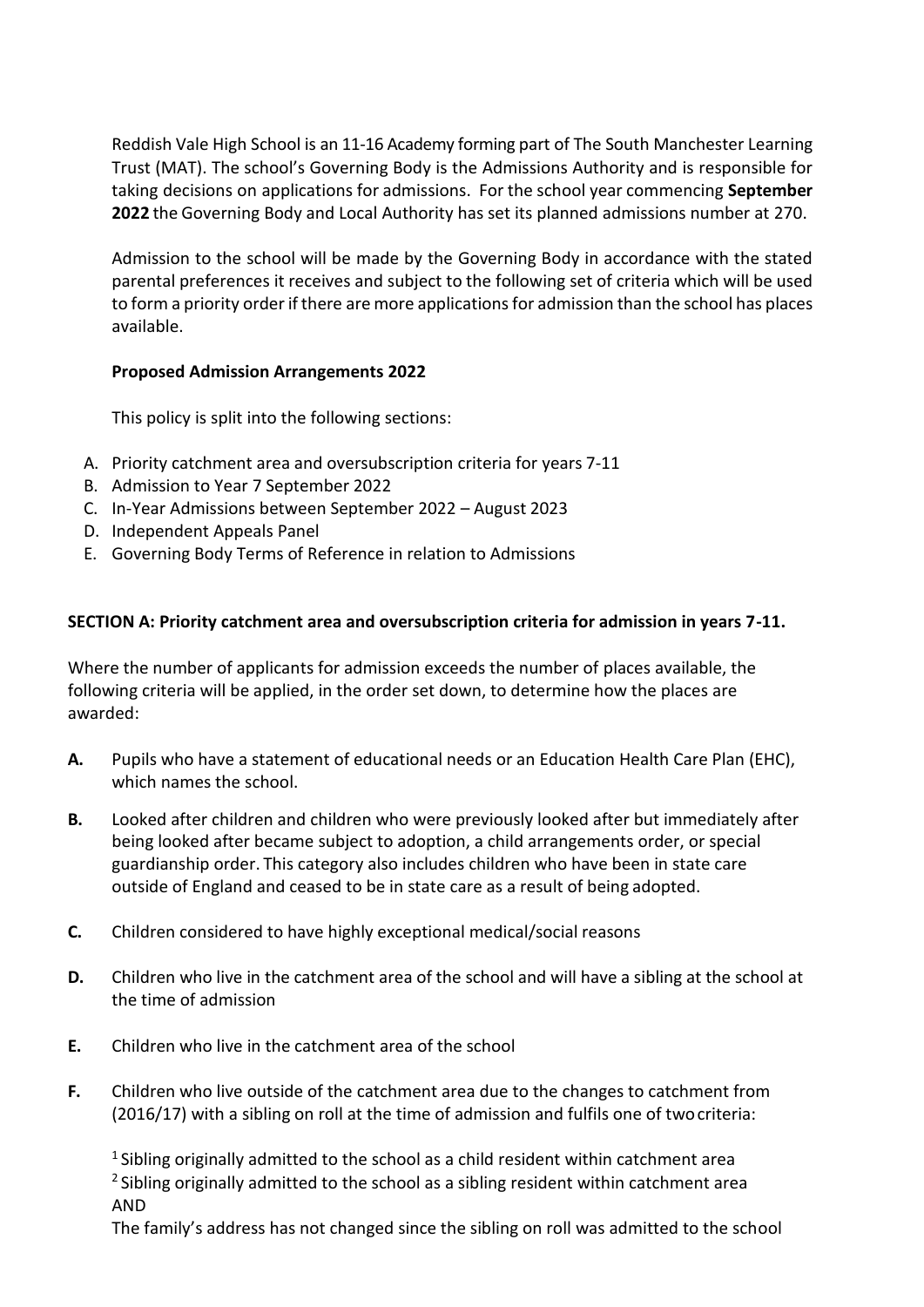- **G.** Children of staff who have been employed at the school for a minimum of two years or are offering a shortage subject/area. (See definition in our Glossary of Terms document)
- **H.** Children who will have a sibling at the school at the time of admission and reside outside the catchment area
- **I.** Any other applicants, in order of straight line distance measured between home and the school
- **J.** Applications received after the closing date ordered by the criteria detailed at A-H above

 $1A$  looked after child is a child who is in the care of a local authority in England, or is being provided with accommodation by a local authority in England in the exercise of their social services functions.

 $2A$  child is regarded as having been in state care in a place outside of England if they were accommodated by a public authority, a religious organisation or any other provider of care whose sole purpose is to benefit society.

For each of the criteria listed above, if the demand for places exceeds the admission number, the rank order will be determined by the proximity of the child's home to the school.

The child's home address means the address where the child normally and permanently lives on a full time basis, not a temporary address or the address of a carer or relative.

Reddish Vale High School reserves the right to withdraw a place at a later date if it is discovered that false or incorrect information has been used in order to secure a place.

#### **SECTION B: Admission to Year 7 September 2022**

The net capacity of the school for purposes of admission to Year 7 in September 2022 will be 270.

Pupils will be admitted to Year 7 without reference to ability or aptitude.

Parents seeking a place for their child in Year 7 in September 2022 should include Reddish Vale High School in ranked order of preference on their Local Authority's application form.

No places are guaranteed at the school, with the exception of pupils with an Education Health Care plan, which specifically names the school, or those children who are looked after.

Applications for a place in Year 7 September 2022 will be ranked in strict accordance with the oversubscription criteria listed in section A.

Unsuccessful applicants may ask the Local Authority to place them on a waiting list and be considered for any places that may arise in the future. These places will be awarded in accordance with the oversubscription criteria listed in section A. Parents wishing to exercise this right should state their intention in writing within 14 days of receipt of the notification letter.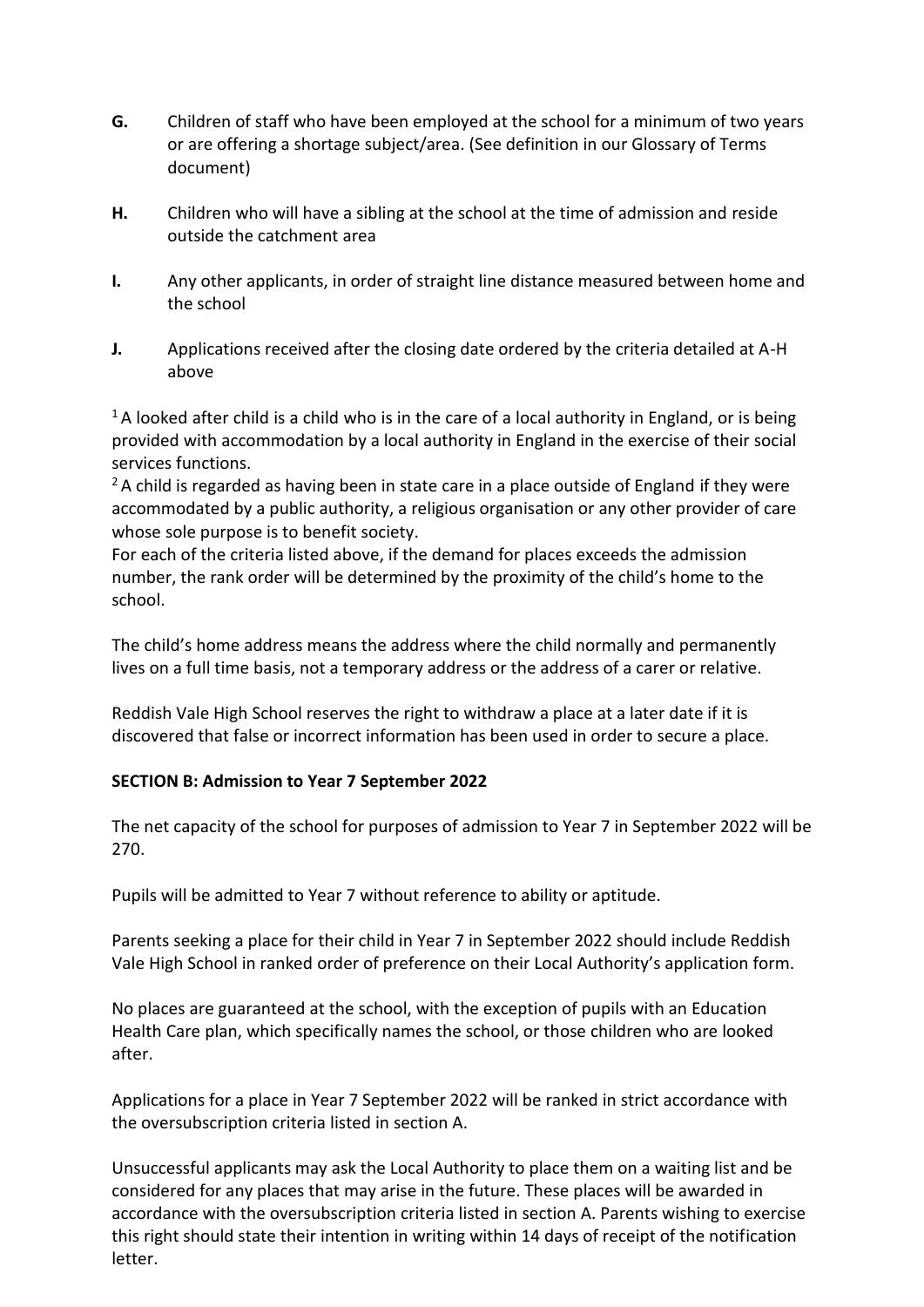If a successful applicant moves home between the date of allocation and the beginning of term in September 2022, the offer of the place will be reviewed. As a result of this review, the offer may be withdrawn if as a result of the successful applicants house move, another applicant who was originally unsuccessful, is then promoted to a higher priority on the School's admissions criteria.

#### **SECTION C: In-Year Admissions between September 2022 and August 2023**

This section applies to applicants applying for a place outside the normal round of admissions i.e. for a child who is already secondary school age.

To transfer from one school in Stockport to another, a transfer form will need to be completed. These forms are available in secondary schools. You must contact the school to get a copy of the three part form.

Part one should be completed by the parent. Part two should be completed by the current school. Part three should be completed by the requested school and sent to the Stockport Council Admissions Support and Advice Team.

If you are moving into Stockport please make an application using the Stockport Council online admissions system. You will be required to declare your residency to Stockport Council and provide documentary evidence to support this.

Pupils will be admitted to the main school (Years 7-11) without reference to ability or aptitude.

Places will be allocated taking account of the admission number for each individual school year and according to the criteria detailed in Section A. In the event of over-subscription a waiting list will also be compiled according to this criteria.

The year group a pupil can be admitted is usually dependent on their date of birth. Pupils are not normally admitted into a year group that does not correspond with their date of birth.

During the academic year September 2022-August 2023 pupils with the following dates of birth should be admitted into the year group noted below:

| Date of Birth between              | <b>Year Group</b> |
|------------------------------------|-------------------|
| 01 September 2010 - 31 August 2011 | Year 7            |
| 01 September 2009 - 31 August 2010 | Year 8            |
| 01 September 2008 - 31 August 2009 | Year 9            |
| 01 September 2007 - 31 August 2008 | Year 10           |
| 01 September 2006 - 31 August 2007 | Year 11           |